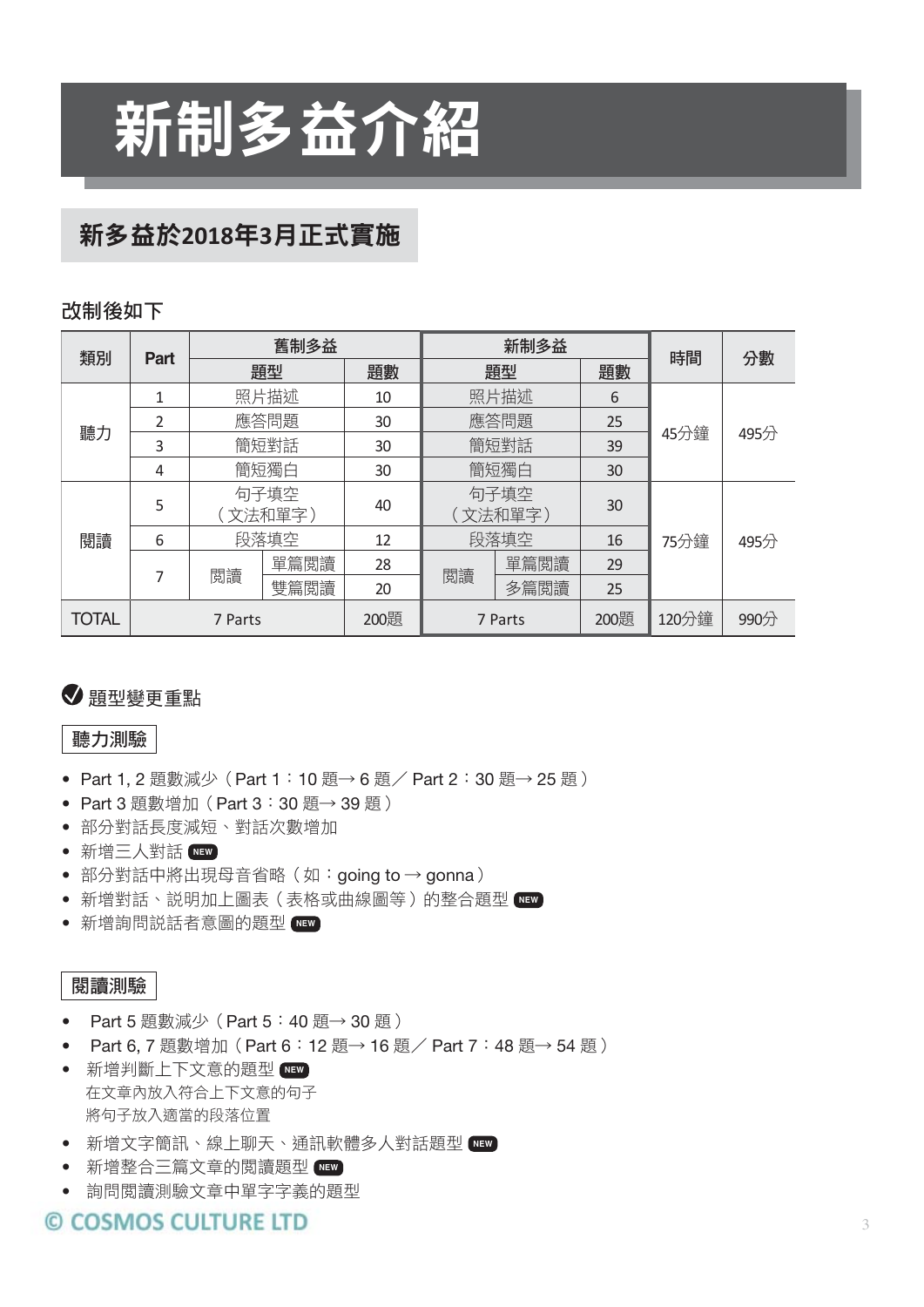# **PART 1** 高分策略

## 實戰式高分**Point**:小心別掉入答題陷阱裡!

◆ 請徹底熟悉各動詞和動詞的時態。

● 使用刪去法, 從中選出最佳解答。

Part 1 為看照片,選出最適當的英文描述。然而在多益測驗中,一看到相關描述便急著選出答案, 反而容易答錯。因為隨著多益難度的提升,錯誤選項經常會包含照片中顯而易見的單字,正確答 案反而是看完照片當下,難以直接聯想到的用法,因此請擅用刪去法作答。即便選項中出現關鍵 單字,一旦有錯誤的描述請立即刪除該選項;如未出現關鍵單字,請從選項中挑出一個最佳解答。



• 學會各類動詞!熟記表示行為或狀態的動詞 & 聽到當下能立刻反應是主動語態或被動語態、 進行式或完成式。

主動語態: 現在式(動詞現在式)、進行式(be + ing)、完成式(have + p.p.)。 被動語態:現在式(be + p.p.)、進行式被動語態(be + being + p.p.)、 完成式被動語態(have been + p.p.)。

■ 請徹底弄懂錯誤選項的時態,並與照片進行對照。

• 了解句型的結構,「盡可能」找出錯誤之處。

把句型結構當成「主詞+動詞+受詞+副詞片語」,一旦發現錯誤的地方,便立即刪除該選項。如 果該選項沒有任何錯誤、有聽不太懂的地方,或是無法與照片對照時,請將其暫時保留,最後在未 刪除的選項中選出最佳解答。

■ 訓練如何找出錯誤之處。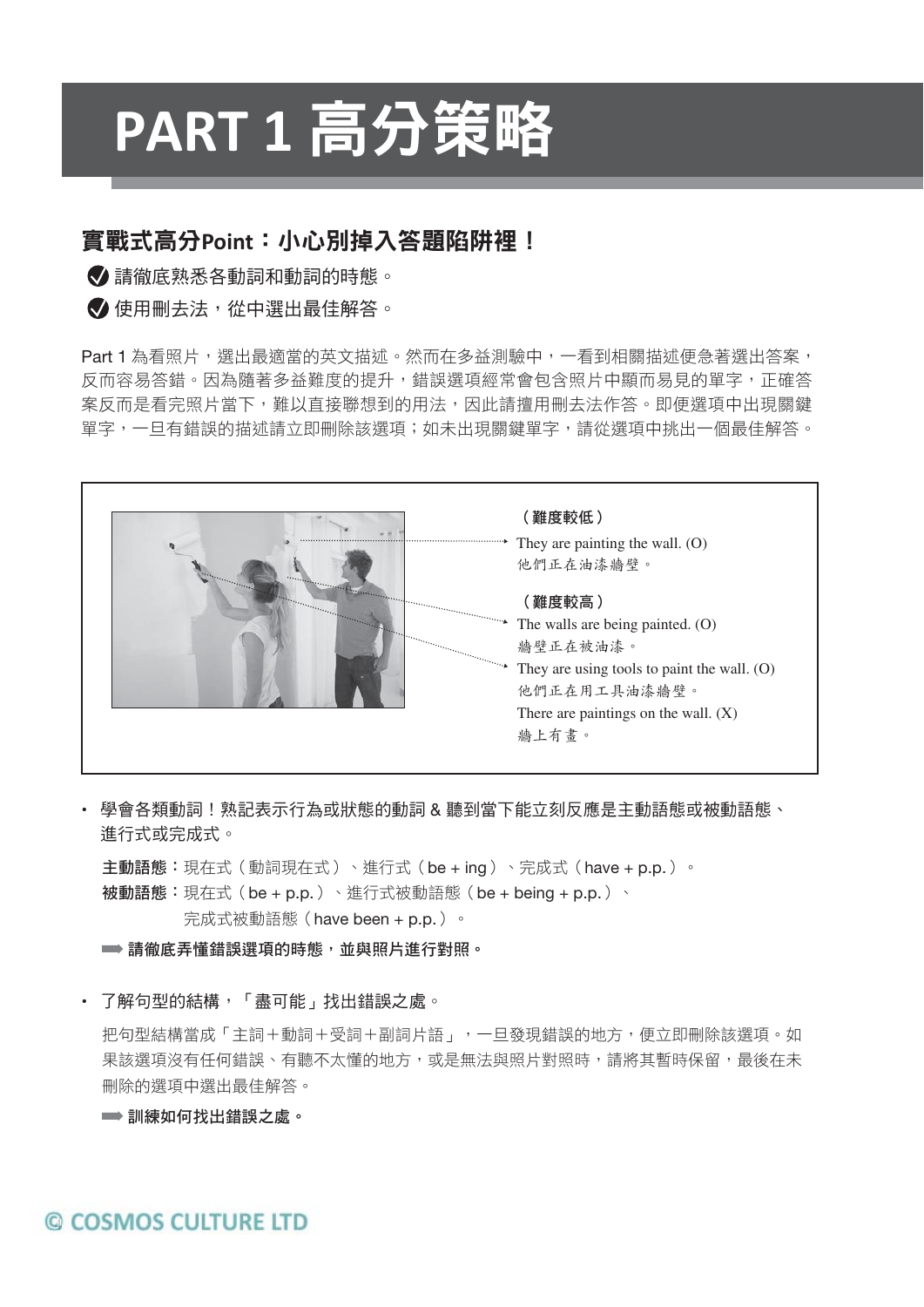## 實戰式高分**Point**:試著熟悉高難度單字!

◆ 請熟記與風景相關的高難度單字。

■ 営試解答高難度題型, 熟悉正確答案的形式。

平時要多練習解答難度相似或是難度較高的試題,以免在正式考試時答不出高難度的題目。就算 碰到困難的題目,也勿驚慌失措。Part 1 中,除了人物照和常見的日常生活照之外,還有施工現 場或是渡船頭之類的戶外風景照,屬於會使用「特定用法」的高難度照片。由於大多為不常使用 的單字和句型,請務必訓練自己冷靜找出正確答案。



• 高難度風景照— 出題頻率偏低,但屬於超高難度題型。

施工現場:pushing a wheelbarrow(推手推車)、digging the soil/dirt/earth(挖土/泥/地) 渡船頭: be tied/docked/anchored (拴/停靠碼頭/拋錨泊船) 街上/樓梯/橋墩的描寫:The path extends/leads to/curves/runs(路徑延伸/通往/彎曲/通過) ➡ 掌握與風景相關的單字,熟悉無法直接從照片看出的正解形式。

▪ 高難度照片─ 正解為照片中容易被忽略的角落、天花板、地板等。 天空的描寫:clouds in the sky(天上的雲)、smoke rising in the air(在空中飄升的煙霧) 地板的描寫:casting shadows(蒙上陰影)、tracks left on the ground(地板上遺留的蹤跡) 角落物品的描寫:power cord has been plugged in(電源線已插上) ➡ 練習解出答案為細部描寫的題目,訓練自己多多留意題目陷阱。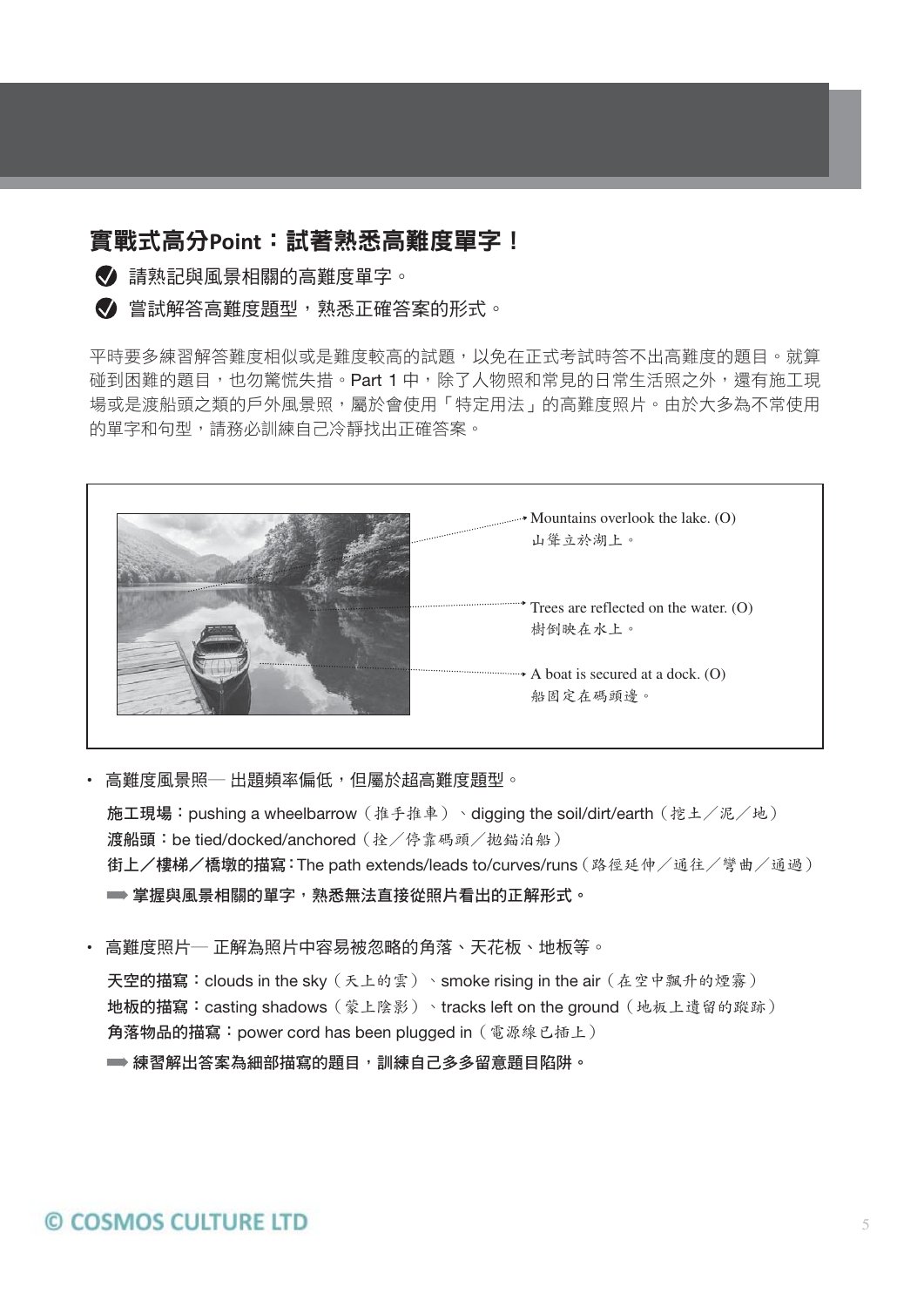## **LISTENING TEST**

In the Listening test, you will be asked to demonstrate how well you understand spoken English. The entire Listening test will last approximately 45 minutes. There are four parts, and directions are given for each part. You must mark your answers on the separate answer sheet. Do not write your answers in your test book.

## **PART 1 01**

**Directions:** For each question in this part, you will hear four statements about a picture in your test book. When you hear the statements, you must select the one statement that best describes what you see in the picture. Then find the number of the question on your answer sheet and mark your answer. The statements will not be printed in your test book and will be spoken only one time.



Statement (B), "They're shaking hands," is the best description of the picture, so you should select answer (B) and mark it on your answer sheet.

## **@ACOSMOS CULTURE LTD**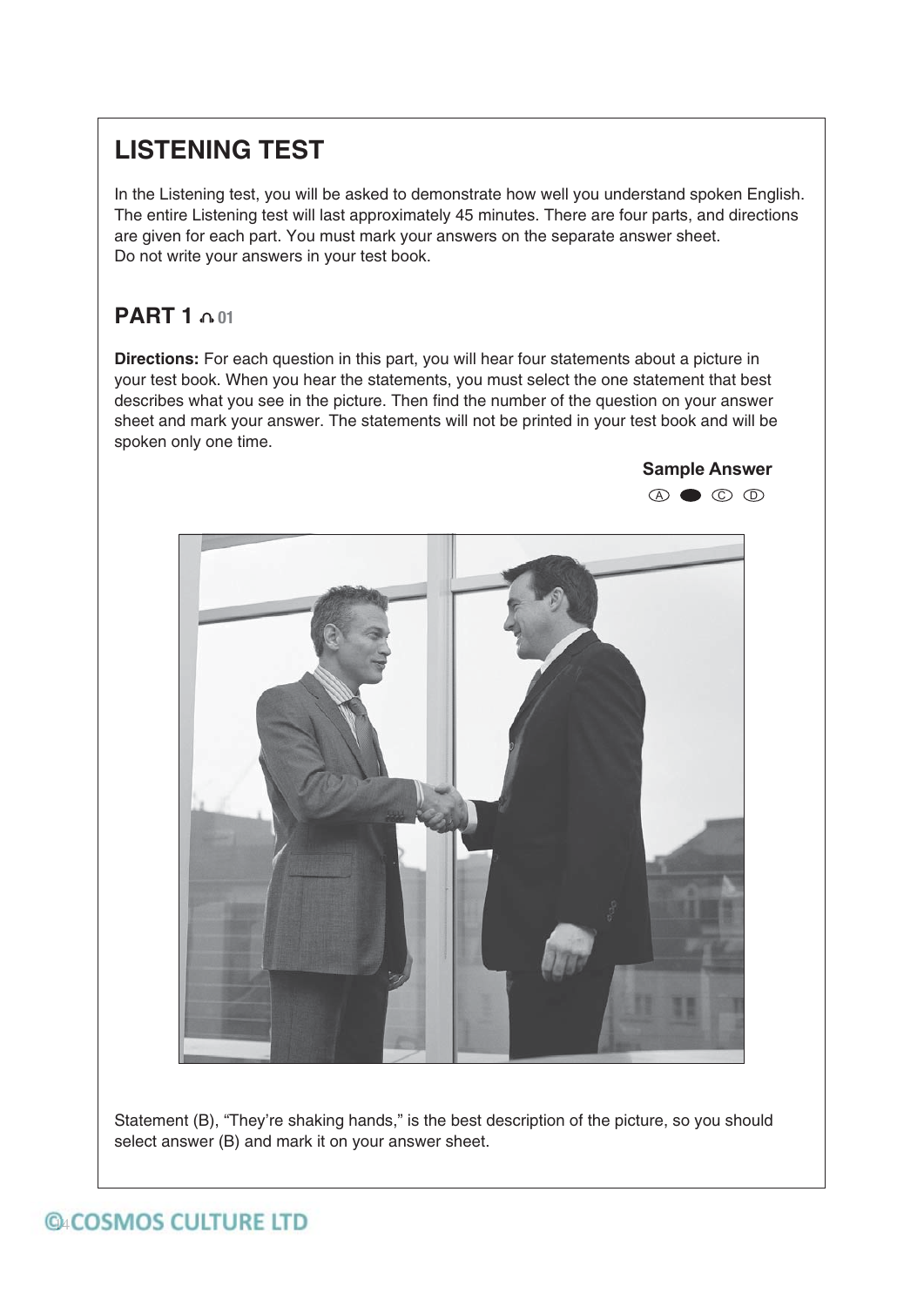

**2.**

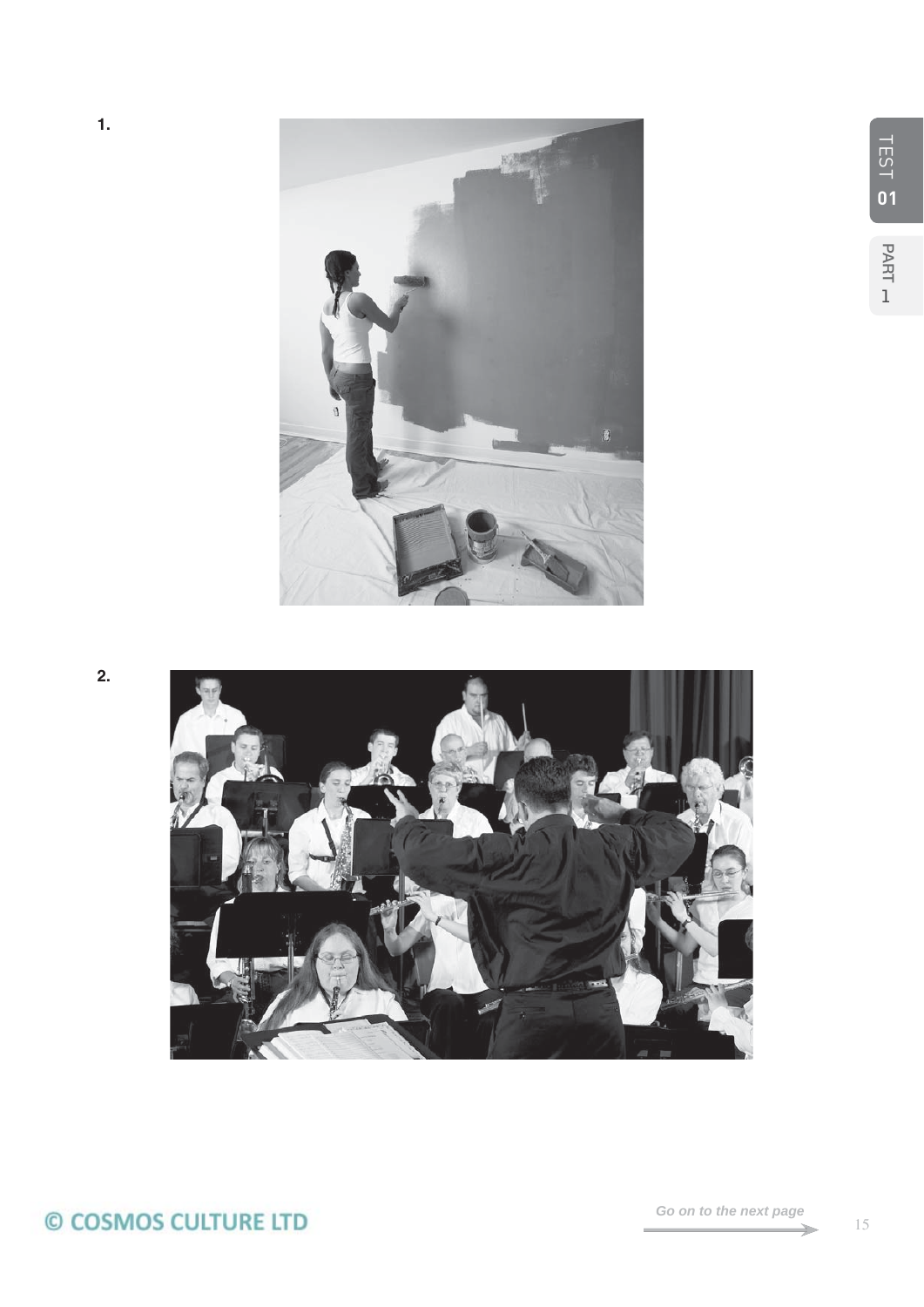### **PART 2**  $0.02$

**Directions:** You will hear a question or statement and three responses spoken in English. They will not be printed in your test book and will be spoken only one time. Select the best response to the question or statement and mark the letter (A), (B), or (C) on your answer sheet.

**7.** Mark your answer on your answer sheet.

- **8.** Mark your answer on your answer sheet.
- **9.** Mark your answer on your answer sheet.
- **10.** Mark your answer on your answer sheet.
- **11.** Mark your answer on your answer sheet.
- **12.** Mark your answer on your answer sheet.
- **13.** Mark your answer on your answer sheet.
- **14.** Mark your answer on your answer sheet.
- **15.** Mark your answer on your answer sheet.
- **16.** Mark your answer on your answer sheet.
- **17.** Mark your answer on your answer sheet.
- **18.** Mark your answer on your answer sheet.
- **19.** Mark your answer on your answer sheet.

**20.** Mark your answer on your answer sheet. **21.** Mark your answer on your answer sheet. **22.** Mark your answer on your answer sheet. **23.** Mark your answer on your answer sheet. **24.** Mark your answer on your answer sheet. **25.** Mark your answer on your answer sheet. **26.** Mark your answer on your answer sheet. **27.** Mark your answer on your answer sheet. **28.** Mark your answer on your answer sheet. **29.** Mark your answer on your answer sheet. **30.** Mark your answer on your answer sheet. **31.** Mark your answer on your answer sheet.

## **G&COSMOS CULTURE LTD**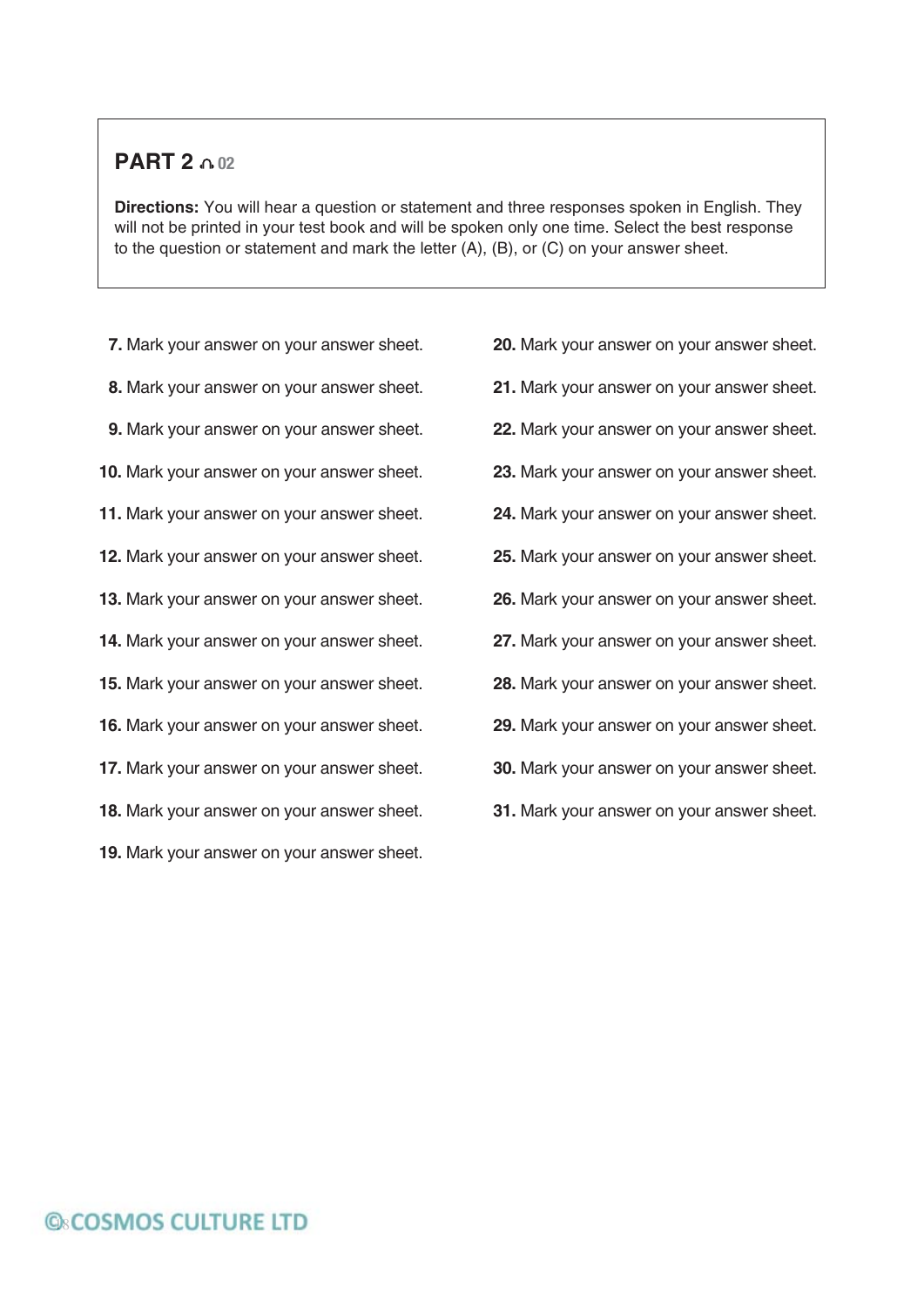## **PART 3 03**

**Directions:** You will hear some conversations between two or more people. You will be asked to answer three questions about what the speakers say in each conversation. Select the best response to each question and mark the letter (A), (B), (C), or (D) on your answer sheet. The conversations will not be printed in your test book and will be spoken only one time.

- **32.** What mode of transportation will the speakers use?
	- (A) Aircraft
	- (B) Car
	- (C) Boat
	- (D) Train
- **33.** What time do the speakers plan to travel?
	- (A) At 5:00 A.M.
	- (B) At 9:00 A.M.
	- (C) At 11:30 A.M.
	- (D) At 12:00 P.M.
- **34.** What will the woman probably do next?
	- (A) Attend a meeting
	- (B) Have lunch
	- (C) Travel to Detroit
	- (D) Book tickets
- **35.** What is the main topic of the conversation?
	- (A) An upcoming corporate merger
	- (B) A round of layoffs
	- (C) The promotion of a coworker
	- (D) Plans for summer vacation
- **36.** When will the discussed event happen?
	- (A) Immediately
	- (B) In a week
	- (C) In three weeks
	- (D) In the New Year
- **37.** What is the timing of the event dependent upon?
	- (A) Someone's retirement
	- (B) The opening of a location
	- (C) The redecoration of an office
	- (D) The completion of training
- **38.** Why is the woman calling?
	- (A) To request a refund
	- (B) To request a service visit
	- (C) To ask for directions to the store
	- (D) To get help with a product
- **39.** What did the woman have trouble with?
	- (A) Activating the lighting display
	- (B) Deciding what ingredients to add
	- (C) Assembling the product
	- (D) Setting the timer
- **40.** What did the woman say she had already done?
	- (A) Spoken to a service technician
	- (B) Looked over the manual
	- (C) Turned the product off and on
	- (D) Exchanged the product
- **41.** What is the main topic of the conversation?
	- (A) Arranging a date
	- (B) Seeing a doctor
	- (C) Signing up for a training
	- (D) Finishing an assignment
- **42.** What is the due date?
	- (A) Friday
	- (B) Monday
	- (C) Tuesday
	- (D) Thursday
- **43.** What will the woman probably do next?
	- (A) Send an e-mail
	- (B) Go to a doctor
	- (C) Visit a director
	- (D) Go to a movie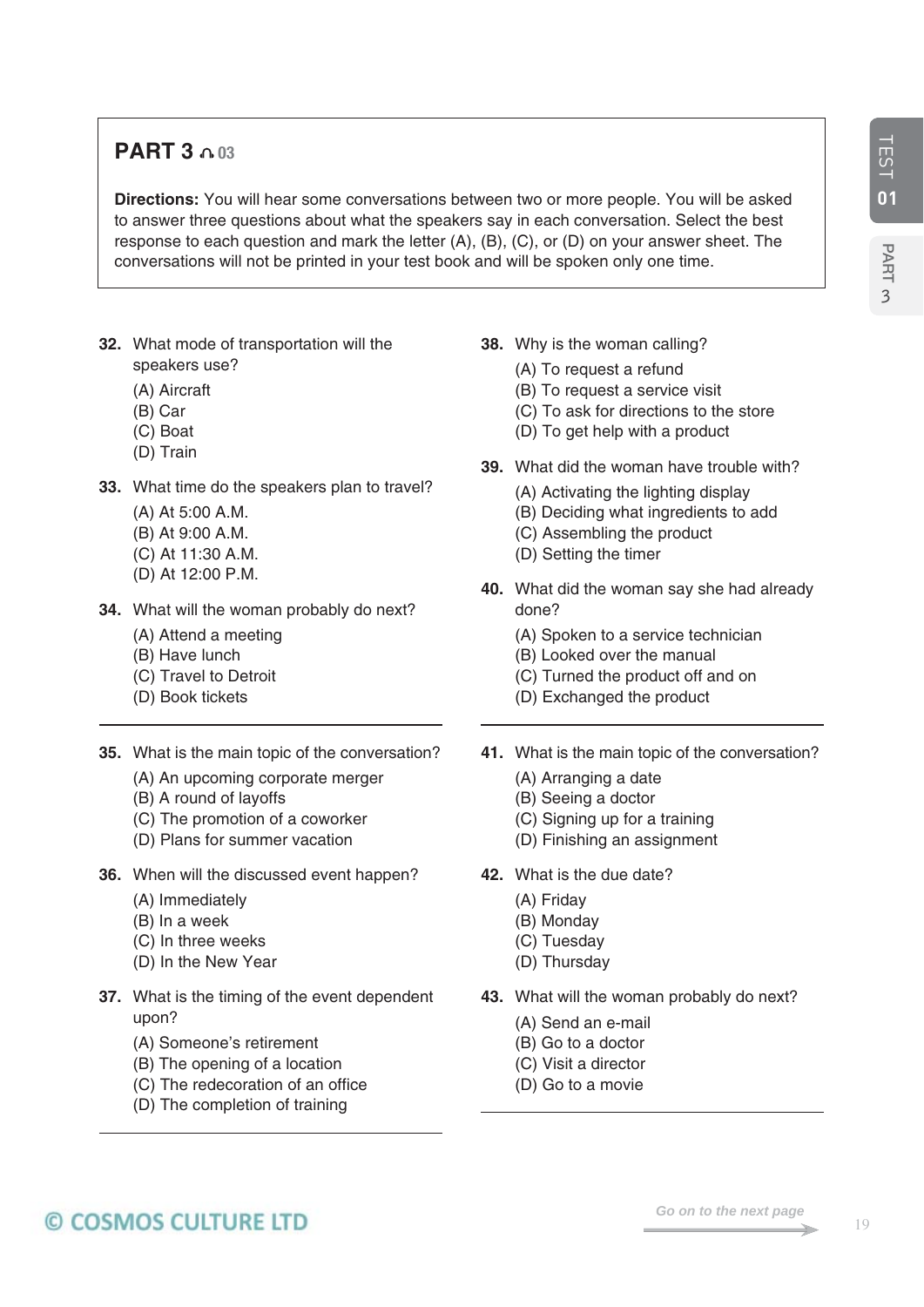## **ACTUAL TEST**

## **PART 1 P. 16–19 <sup>01</sup>**

- **1.** A She's throwing a ball. **B** She's appreciating the paintings. **C** She's leaning against the wall. **D She's painting the wall.**
- **2. A** People are singing together. **B People are playing different instruments. C** People are facing each other.
	- **D** People are marching in formation.
- **3. A** Bicycles are being assembled. **B Bicycles are attached to bicycle racks. C** The road is being paved. **D** Bicycles are against the wall.
- **4. A There is merchandise on the shelves. B** The people are all carrying a backpack. **C** One of the women is paying for some items. **D** One of the women is mopping the floor. **5. A** The frame is being cut.
	- **B** The man is removing his gloves. **C** The ladder is being made. **D The man is welding.**
- **6.** A An airplane is landing. **B An aircraft is parked at the airport. C** People are waving their hands from the airplane.
	- **D** People are exiting the plane.

## **PART 2** P. 20 **022 P. 20 022 022 022 022 022 022 022 022 022 022 022 022 022 022 022 022 022 022 022 022 022 022 022 022 022 022 022 022 022 022 022 022**

**7.** Are you satisfied with your new wallet? **A Absolutely! I'm very happy with it. B** Yes, for our customer satisfaction. **C** No, it's hanging on the wall.

- **1. A** 她正在丟球。 **B** 她正在欣賞畫作。 **C** 她正靠著牆。 **D** 她正在油漆牆壁。
- **2. A** 人們正在一起唱歌。 **B** 人們正演奏不同樂器。 **C** 人們正面對著彼此。 **D** 人們正以列隊的陣形行進。
- **3. A** 腳踏車正在被組裝。 **B** 腳踏車固定在腳踏車架上。 **C** 馬路正在鋪設中。 **D** 腳踏車正靠著牆壁。
- **4. A** 架上有商品。 **B** 人們都背著後背包。 **C** 其中一位女士正在付款買東西。 **D** 其中一位女士正在拖地。
- **5. A** 框架正在被裁剪。 **B** 這位男士正拿下手套。 **C** 梯子正在製作中。 **D** 這位男士正在焊接。
- **6. A** 一架飛機正在降落。 **B** 一架飛機停在機場。 **C** 人們從飛機上揮手。 **D** 人們正在下飛機。



**7.** 你喜歡你的新皮夾嗎? **A** 當然!我非常滿意。 **B** 是的,為了讓客戶滿意。 **C** 不,它就掛在牆上。

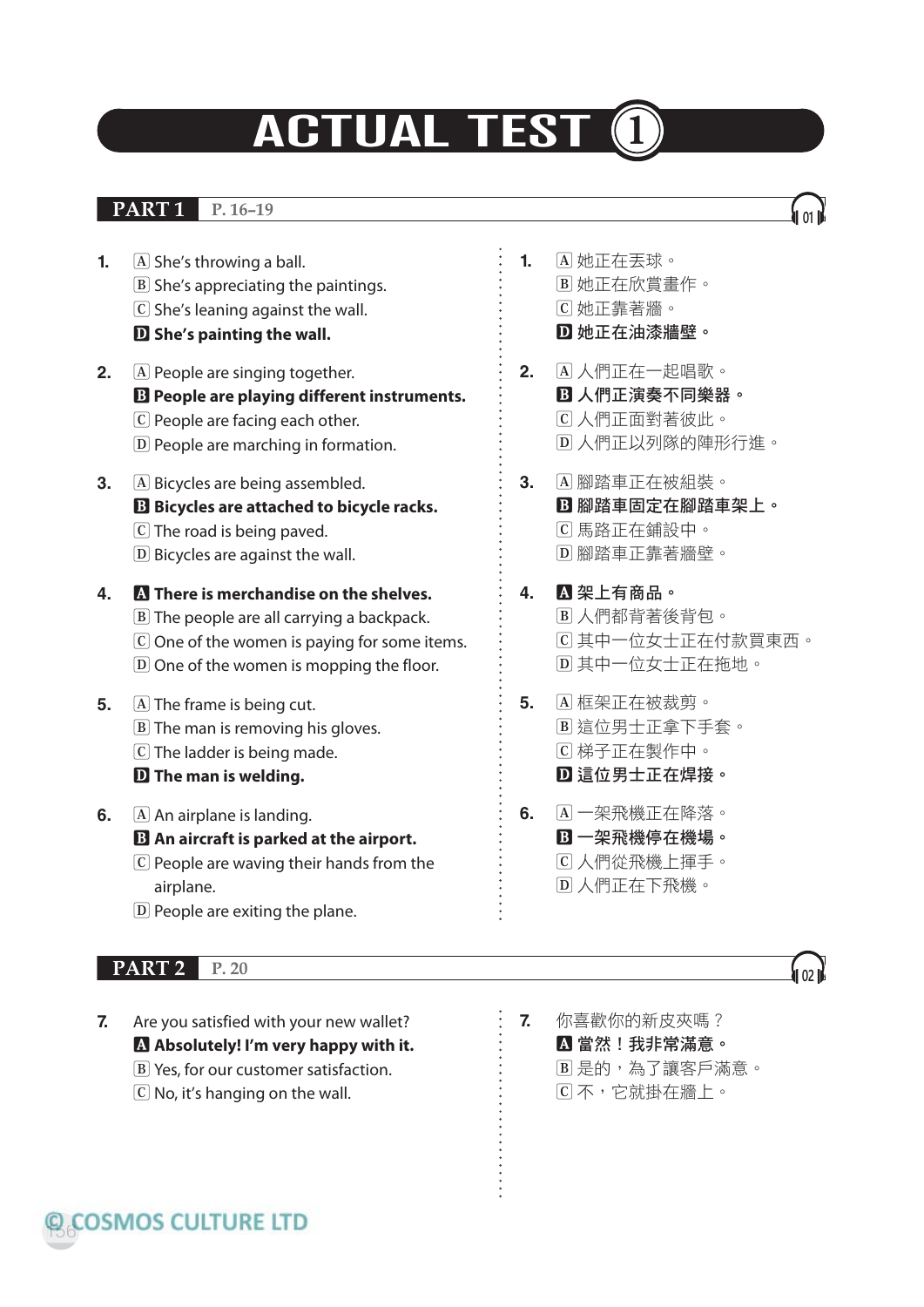- **8.** Do you happen to know who's in charge of revising the budget report? **A** Yes, I was overcharged. **B** No, you don't need to go over the report. **C I guess Mr. Carter is responsible for that.**
- **9.** Who will be making the first speech? **A Mr. Hernandez from the Singapore branch. B** Yes, I will make a phone call to you later. **C** Melanie missed the first class.
- **10.** What's the weather like there in Toronto? **A** She likes living in Toronto. **B** I don't know whether it will rain tomorrow. **C It's cold and snowy.**
- **11.** When is the next flight scheduled to leave? **A** No, he left 10 minutes ago. **B** I think we're behind schedule. **C At 7:30 P.M. sharp.**
- **12.** Where is the instruction manual for the new copier?

#### **A I guess it's in the bottom drawer.**

- **B** I don't like coffee.
- **C** I think he is a good instructor.
- **13.** How long have you worked for this company? **A** Approximately 30 years ago. **B** Around 11 P.M. **C About 5 years.**
- **14.** Why did Christine cancel her trip to Hawaii? **A** She was born in Hawaii.

## **B She had the flu.**

- **C** The meeting was canceled.
- **15.** Which caterer is supplying food for the wedding reception?
	- **A** A small amount of food.

#### **B The same one we used last month.**

- **C** The orders have come in online.
- **16.** I think we'd better get there by subway. **A** Okay, I'll pick it up. **B** I left my bag in the subway.
	-
	- **C Yes, if you want to avoid traffic.**
- **8.** 你知不知道是誰負責修訂預算 報告? **A** 是的,我被多收錢了。 **B** 不,你不用核對那份報告。 **C** 我想卡特先生負責此事。
- **9.** 誰要發表第一場演說? **A** 新加坡分公司的赫南德茲先生。 **B** 是的,我晚點會打電話給你。 **C** 梅蘭妮錯過第一堂課了。
- **10.** 多倫多那裡的天氣如何? **A** 她喜歡住在多倫多。 **B** 我不知道明天是否會下雨。 **C** 很冷又下雪。
- **11.** 下一班飛機預定何時起飛? **A** 不,他十分鐘前就走了。 **B** 我想我們進度落後了。 **C** 晚上 **7:30** 整。
- **12.** 新影印機的操作手冊在哪裡? **A** 我想是在底層的抽屜裡。 **B** 我不喜歡咖啡。 **C** 我想他是個不錯的講師。
- **13.** 你在這家公司服務多久了? **A** 大約 30 年前。 **B** 大約晚上 11 點。 **C** 大約五年了。
- **14.** 克莉絲汀為什麼取消去夏威夷的旅程? **A** 她在夏威夷出生。 **B** 她得了流行性感冒。 **C** 會議被取消了。
- **15.** 哪一家外燴業者供應婚宴的食物? **A** 少量的食物。 **B** 跟我們上個月找的同一家。 **C** 訂單從網路上進來。
- **16.** 我想我們最好搭地鐵到那裡。 **A** 好,我會去拿。 **B** 我把包包忘在地鐵上了。 **C** 沒錯,如果你想避開車潮的話。

## © COSMOS CULTURE LTD

TEST **1**

**PART 2** 

**01**

**02**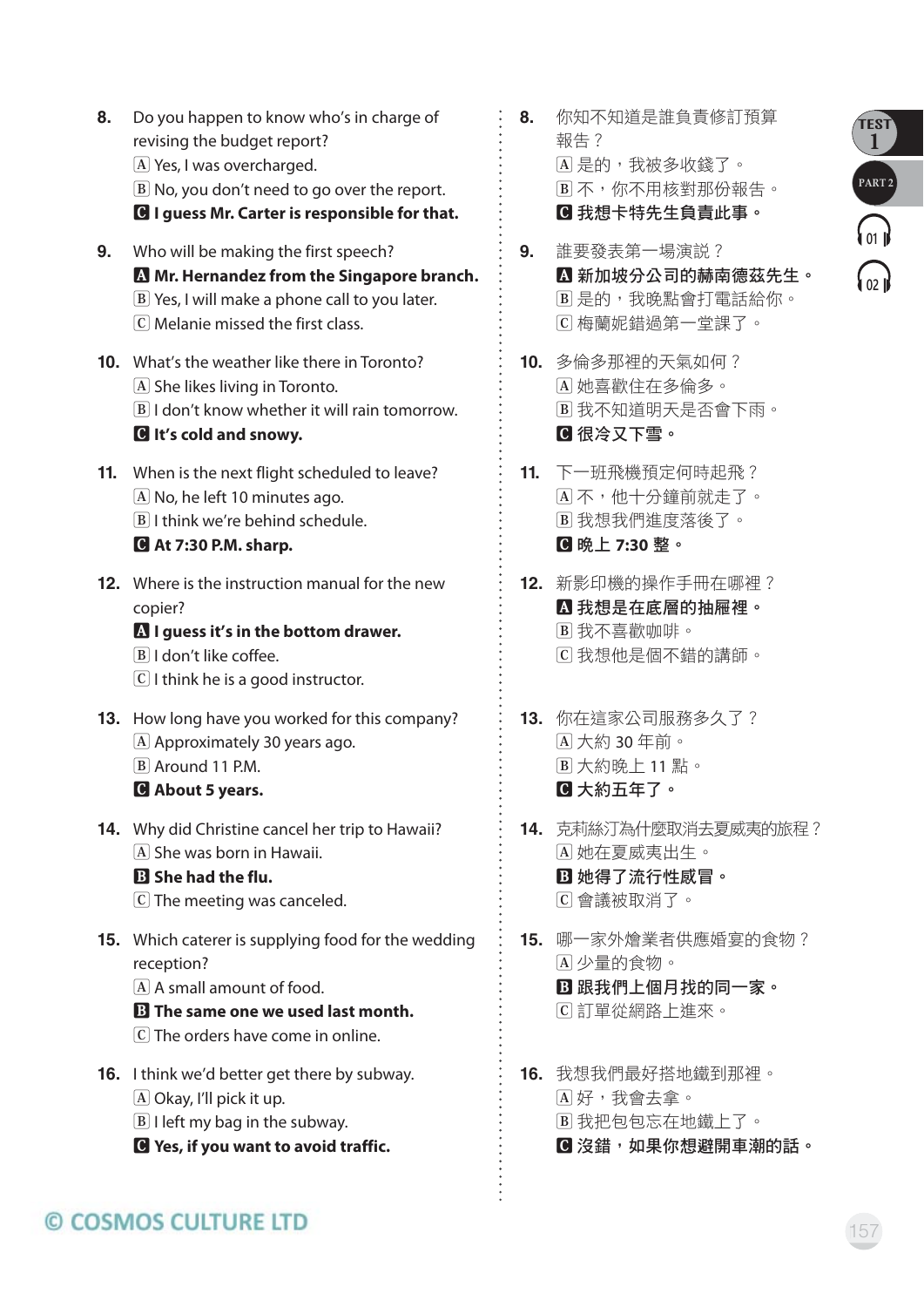## **PART 5–6** 高分策略

## **PART 5–6** 命題趨勢

- <sub>01</sub> PART 5 從 101 至 130 題,總題數為 30 題;PART 6 從 131 至 146 題,共有四個題組,每組四 題。PART 5 的題目為商業情境或日常生活中經常使用到的短句 ( 由 13–25 個單字組合而成 ), 要求填入適當的單字,或符合文法結構的選項;PART 6 的題目則是在信件、電子郵件、備忘錄、 報導等中篇文章中放入四個空格,要求考生根據文法和上下文,選填適當的單字或句子。
- PART 6 每篇文章都有一題要根據上下文,從四個選項中選填適當的句子插入文章中。 02 扣除這四題,每次多益測驗的 PART 5 和 PART 6 有 40% 屬於詞彙題;60% 屬於時態和文法題。
- 03 兩大題常見的題型為確認句型結構,並選出正確的詞性(名詞、形容詞、動詞、副詞、介系詞、 連接詞)填入空格當中。
- 04 詞彙題會要求考生從數個意思相似的單字中,根據文意選出正確的答案,此類題型的比例與難 度逐漸增加。
- 注意綜合單字、詞性和基礎文法概念(被動語態、不定詞、分詞、時態等)的題型。  $\overline{05}$   $\overline{2}$

## **PART 5–6** 重點題型

#### 多益測驗中,**PART 5** 和 **PART 6** 的題型有:

- ❶ 詞性變化 ② 動詞相關題型 ③ 其他文法概念
- 4 詞彙題 6 根據文意填入滴當的句子。

#### 詞性變化 01

此題型的數量少則 6 題,多則 9 題,只要確認名詞、形容詞、副詞、介系詞、或連接詞扮演的 角色與放置的位置,就能輕鬆解題。最重要的是,此題型為節省時間的好幫手,可以讓你迅速 找出答案並進展至下一題,同時增加 PART 7 長篇閱讀的解題時間。

#### 02<mark>~ 動詞相關題型</mark>

包含語態、分詞、不定詞、動名詞和時態等動詞變化的題型。只要將文法概念歸納整理,便能 輕鬆解決此題型。每個月的句子雖然有所變化,但是基本上都是使用上述的文法概念,因此請 務必熟悉此類題型,確保每一題的答題正確率。

其中動詞的「**單複數一致」**為 100% 必考題型, 主詞人稱的單複數必須與動詞單複數保持一致, 也是學習英文句型結構的出發點。多益考題中,為了加深題目難度,常在句子中加入修飾語, 使得主詞長度增加,讓主詞和動詞的距離變得遙遠,以混淆考生選出正確的動詞。答題策略就 是**遮住英文句子中的修飾語**,學會找出句子中的主詞和動詞,確認主詞的單複數,再搭配正確 的動詞,此題型為 100% 必考的文法題。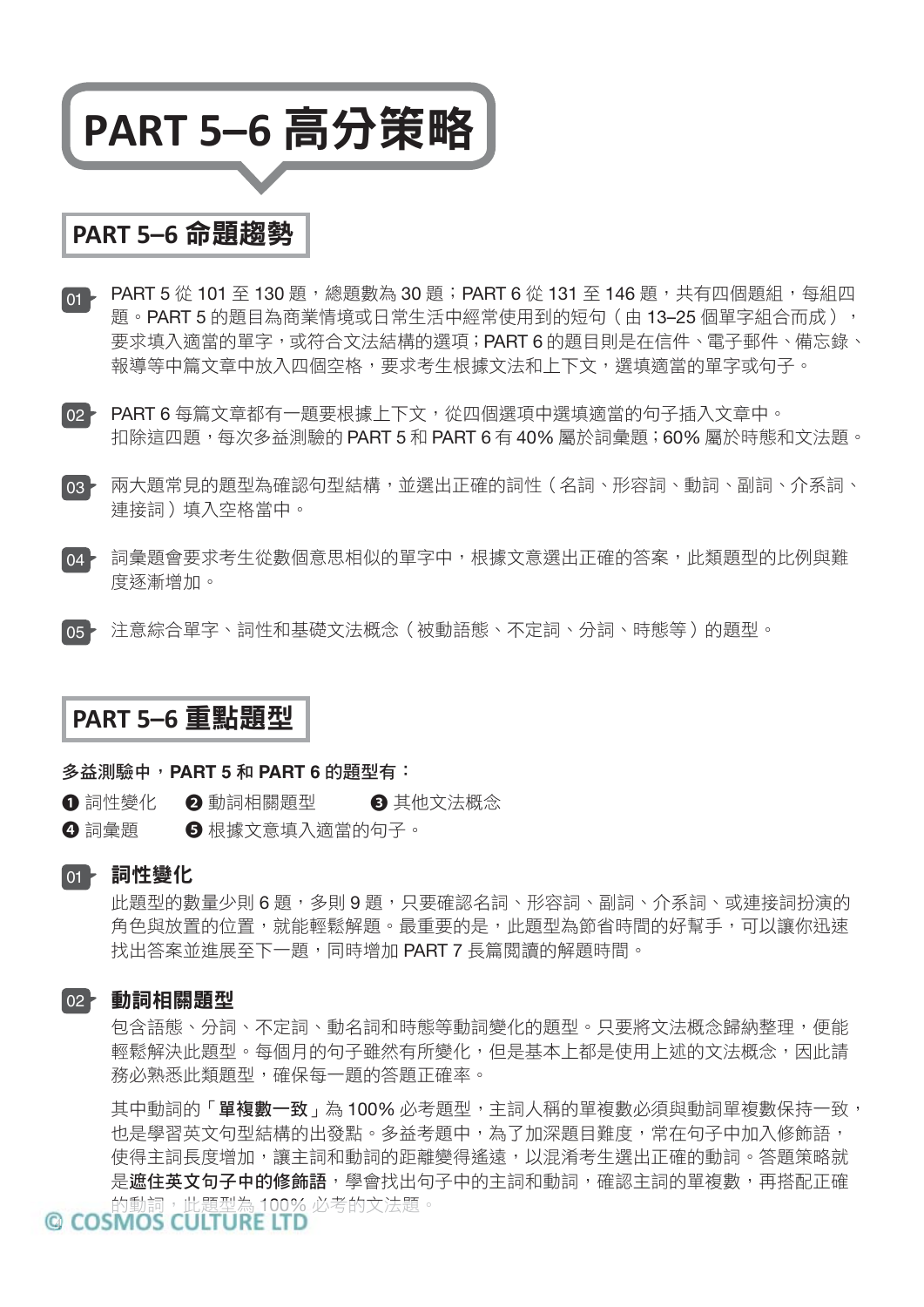

## **PART 7** 找出主題句!

無論是長篇或短篇文章、困難或簡單的單字、屬於舊制還是新制多益的文章和題目,每篇文章的關 鍵都只有一個:**主題句**(Topic Sentence)。



## **PART 7** 高分**Point**

#### 速讀 01

新制多益最明顯的特色就是題數增加、文章篇幅變長,同時新增通訊軟體對話以及多篇閱讀。 閱讀的分量遠超過解題的時間,因此務必將文章的閱讀重點擺在找出主題句。要有效率地找出 主題句,邏**輯式速讀**是解決之道!無關文章的長度和種類,只要找出將眾多句子濃縮成一句精 華(simplified)的關鍵主題句,便能在短時間內掌握文意。

#### 02<mark>~ 掌握文章脈絡</mark>

為了傳達主題句的理念,集合眾多句子而成的集合體稱作「文章」。因此閱讀文章的關鍵並非 以句子為單位一句句閱讀,而是要掌握句子和句子之間的走向,也就是「脈絡」。新制多益中 新增的題型為**詢問說話者意圖**,以及**完成段落填空**,更加強調掌握文章脈絡的重要性。因此在 閱讀多益文章時,不可使用單句翻譯(translation)的方式,執著於單一句子或是單字的意思, 而是要確認文章想要表達的重點理念,找出主題句,推敲前後文意後,以速讀的方式快速確認 文章的脈絡,這樣才得以迎戰新制多益的變化。

#### 迎戰新增的題型 03

#### **➔** 完成段落填空

We are currently looking for an experienced, creative, and dedicated environmental expert to work in our office in Vienna, Austria.  $-[1]$ —. With employees from all over the world, the FOE is a linguistically diverse community.  $-[2]$ —. Applicants must also possess a degree in environmental science, hydrology, or biology, and have at least three years of international work experience.  $-[3]$ —.

Please e-mail your application with a current resume, a letter of recommendation, and a writing sample to Clifford Samuelson by September 30.  $-$ [4] $-$ .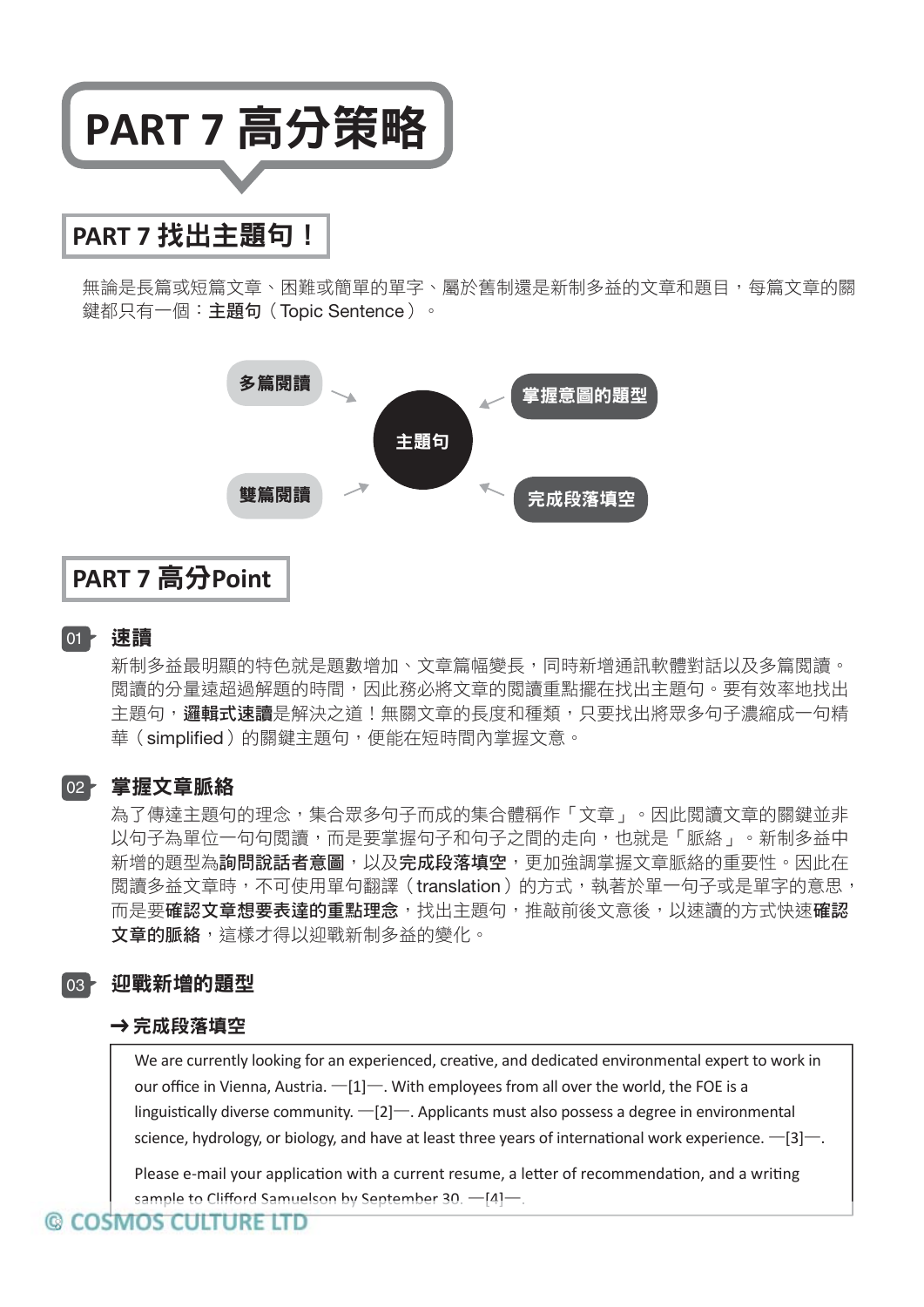## **READING TEST**

In the Reading test, you will read a variety of texts and answer several different types of reading comprehension questions. The entire Reading test will last 75 minutes. There are three parts, and directions are given for each part. You are encouraged to answer as many questions as possible within the time allowed.

You must mark your answers on the separate answer sheet. Do not write your answers in your test book.

## **PART 5**

**Directions:** A word or phrase is missing in each of the sentences below. Four answer choices are given below each sentence. Select the best answer to complete the sentence. Then mark the letter (A), (B), (C), or (D) on your answer sheet.

- **101.** All of the new employees receive training packets that ------ details about their duties.
	- (A) contains
	- (B) to contain
	- (C) contain
	- (D) containing
- **102.** ------- just two miles remaining in the race, Ms. Kaufman had a sizable advantage over the next runner.
	- (A) With
	- (B) Though
	- (C) But
	- (D) Added
- **103.** Mr. Shaw is not able to participate in the committee convention in Shanghai, so Ms. Jeon will attend in ------ place.
	- (A) him
	- (B) he
	- (C) his
	- (D) himself
- **104.** The executive director at All Day Department Store is ------ to any changes to the company logo.
	- (A) eager
	- (B) interfered
	- (C) opposed
	- (D) anxious
- **105.** The conference center is on Brooklyn Street, ------ across from the new post office.
	- (A) directs
	- (B) direct
	- (C) direction
	- (D) directly
- **106.** ------- the rise in steel prices, FTX Builders will most likely revise the bid for the Golden Bridge construction work.
	- (A) Given
	- (B) Provided
	- (C) Namely
	- (D) Regardless
- **107.** The office complex ------ on the outskirts of the pedestrian shopping area.
	- (A) will be built
	- (B) built
	- (C) are building
	- (D) builder
- **108.** In the past twenty years, clothing designers have become ------ aware of customer needs and preferences.
	- (A) increasing
	- (B) increased
	- (C) increase
	- (D) increasingly

## **QACOSMOS CULTURE LTD**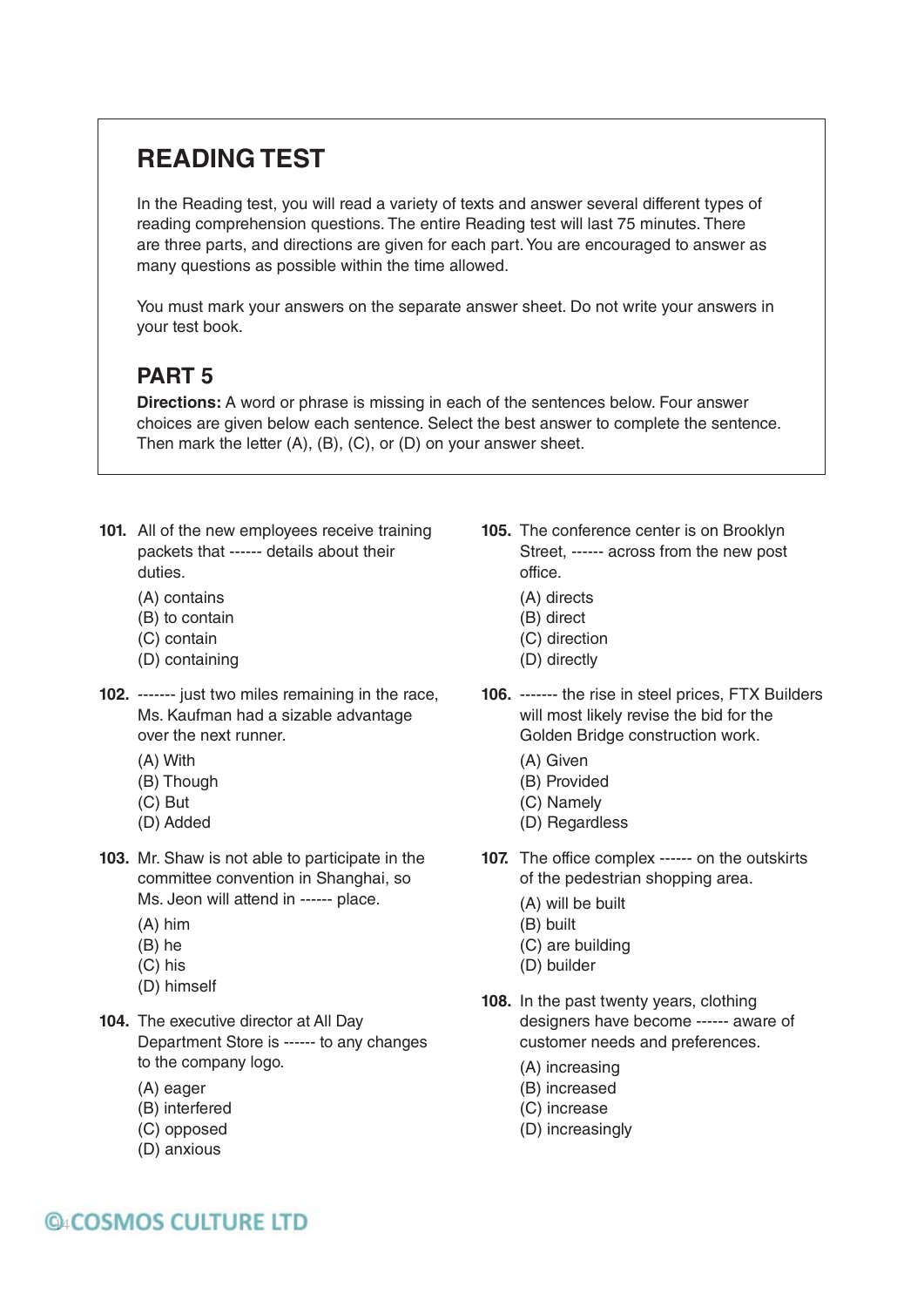**6**

## **PART 6**

**Directions:** Read the texts that follow. A word, phrase, or sentence is missing in parts of each text. Four answer choices for each question are given below the text. Select the best answer to complete the text. Then mark the letter (A), (B), (C), or (D) on your answer sheet.

**Questions 131-134** refer to the following press release.

Charles Burrow, founder and president of Burrow's, Crosstown's largest clothing retailer, announced that he ------- \$4,000 to the city's new community center. The funds derive from the **131.**  sale of tickets to a party held last night at his company's ------- . Mr. Burrow will present a check **132.**  to the center tomorrow at its opening ceremony. ------- the past thirty years, Mr. Burrow has organized several fundraising events for charitable **133.**  institutions and community services. ------- . **134.** 

- **131.** (A) will donate
	- (B) donated
		- (C) might donate
	- (D) donating
- **132.** (A) museum
	- (B) hotel
	- (C) residence
	- (D) store
- **133.** (A) Despite
	- (B) Over
	- (C) Between
	- (D) Beneath
- **134.** (A) The opening ceremony will begin at 10:00 A.M.
	- (B) The community center offers classes for adults and children.
	- (C) Last night's event was the most successful thus far.
	- (D) Mr. Burrow plans to open a new location in London next year.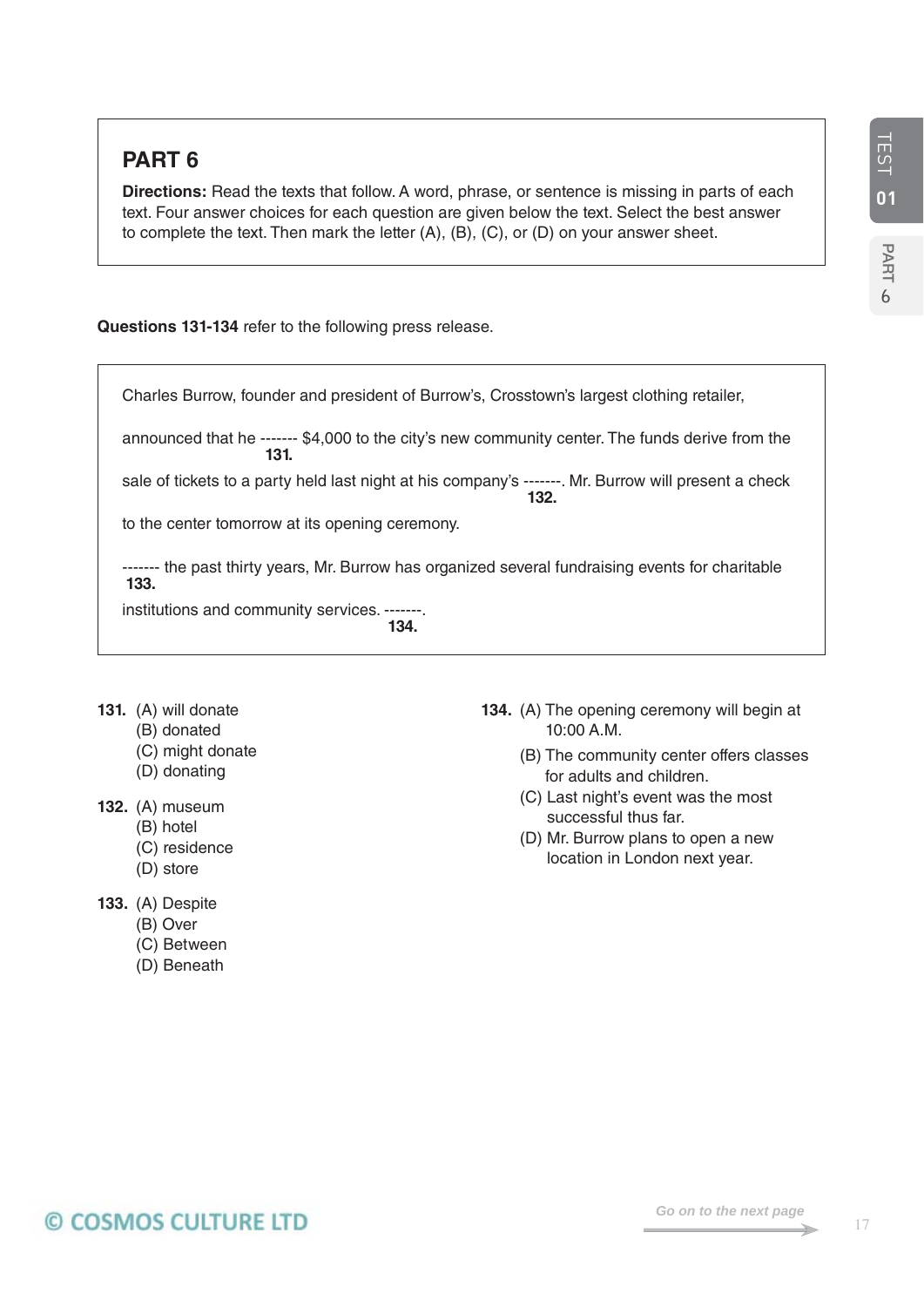**7**

## **PART 7**

**Directions:** In this part you will read a selection of texts, such as magazine and newspaper articles, e-mails, and instant messages. Each text or set of texts is followed by several questions. Select the best answer for each question and mark the letter (A), (B), (C), or (D) on your answer sheet.

**Questions 147-148** refer to the following letter.

We are aggressively looking for a receptionist for a local law firm in Crimson Shore. Duties include connecting calls, welcoming clients, answering telephones, handling meeting schedules, and sending out the daily e-mail. The qualified applicant should have an outgoing personality and be proficient in document preparation software. A university degree is required. Pay begins at \$100 a week. Send your résumé to danielhickman@fairlaw.com.

147. What job is most likely available?

- (A) Teller
- (B) Lawyer
- (D) Supervisor
- (D) Assistant
- **148.** What type of qualification is NOT included as a requirement for the job?
	- (A) Accounting
	- (B) Word processing
	- (C) Client service
	- (D) University degree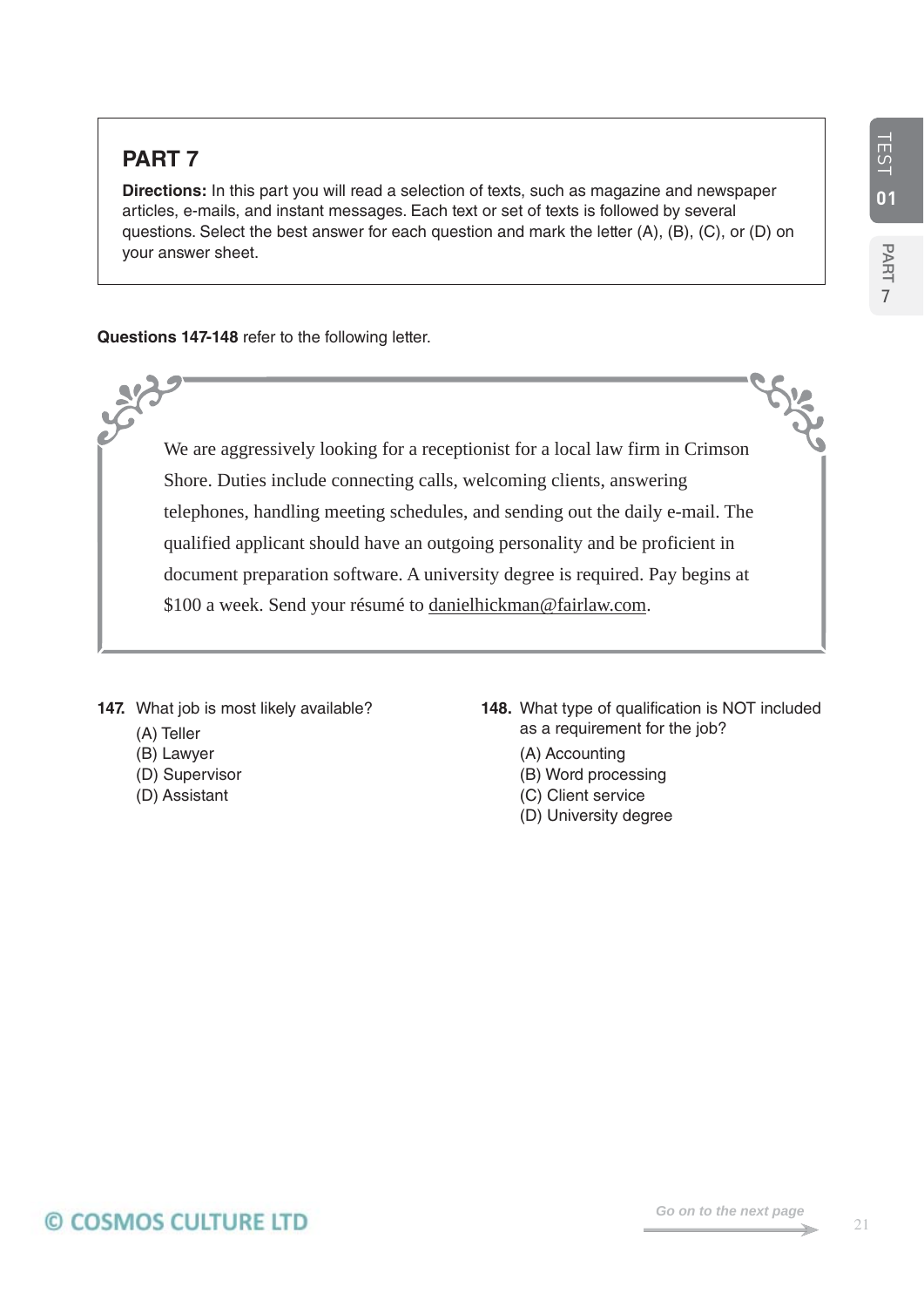**Questions 196-200** refer to the following advertisement, online form, and review.

|                                                           |                                                                |                    | and other businesses that are currently looking for cold-storage solutions.          | OHQ Containers provides refrigerated storage units to restaurants, cafés, grocery stores, |
|-----------------------------------------------------------|----------------------------------------------------------------|--------------------|--------------------------------------------------------------------------------------|-------------------------------------------------------------------------------------------|
| All the units below include:<br>2. A 20-metre power cable |                                                                |                    | 1. Lockable door latches, non-slip flooring, and interior fluorescent light fixtures |                                                                                           |
|                                                           |                                                                |                    |                                                                                      |                                                                                           |
| <b>Service for your business:</b>                         | Our delivery service is available to any location in Scotland. |                    | All the units are available for short-term, monthly, or annual lease.                |                                                                                           |
| Our storage options are:<br><b>Unit</b>                   | Door Type                                                      | Length<br>(metres) | <b>Floor Space</b><br>(square<br>metres)                                             | <b>Internal</b><br><b>Capacity</b>                                                        |
| Economy                                                   | Single                                                         | 3.0 <sub>m</sub>   | 7.5m <sup>2</sup>                                                                    | (cubic metres)<br>18.75m <sup>3</sup>                                                     |
| Standard                                                  | Double                                                         | 6.0m               | 15.0m <sup>2</sup>                                                                   | 37.5m <sup>3</sup>                                                                        |
| Supreme                                                   | Double                                                         | 9.0 <sub>m</sub>   | 22.5m <sup>2</sup>                                                                   | 56.25m <sup>3</sup>                                                                       |

**http://www.OHQ.com/inquiry**

## **OHQ Containers—Customer Inquiry Form**

**Name:** Aiden Park **Business:** Park's café **E-mail:** <parkscafé@plantomorrow.com> **Date:** Oct. 14

Hello, I was told about your company from my friend, Bill Folder, who is currently using one of your units for his own business. I am also the owner of a restaurant, and our freezer can no longer accommodate our food storage needs. Thus, we require an OHQ unit that can be placed near the back entrance of the building. We don't need a lot of extra storage space, but we do need a unit with double doors so we can easily load everything in and out. Please tell me which unit you recommend and also the possible date of delivery. Also, I was wondering if your units are equipped with a digital temperature display. We need to be able to closely monitor the temperature at all times.

Thank you.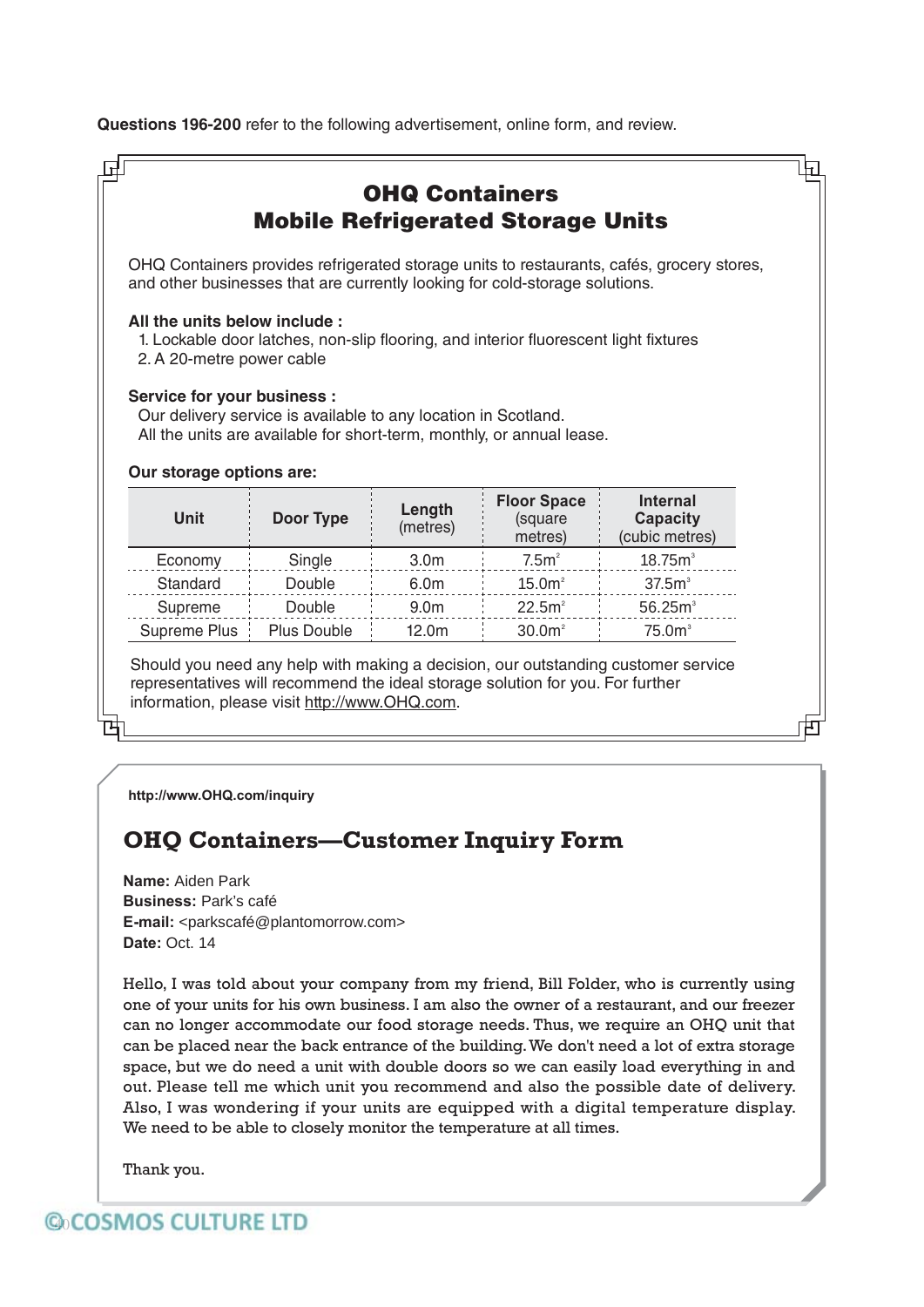## **ACTUAL TEST (1)**

#### **PART 5 P. 14–16**

#### ◎ **Part 5** 解答請見 **P.457**

- **101.** 所有新進員工都會收到訓練資料袋,其 中包含載明他們職責的細節。
- **102.** 隨著賽程只剩最後兩哩路,考夫曼女士 比起下一名跑者,明顯占優勢。
- **103.** 邵先生無法到上海參加委員大會,所以 全女士將代替他出席。
- **104.** 全日百貨公司的執行董事,反對公司商 標有任何變動。
- **105.** 會議中心位於布魯克林街,就在新郵局 的正對面。
- **106.** 有鑑於鋼價上漲,FTX 營造公司極有可 能會調整金橋工程的競標金額。
- **107.** 綜合辦公大樓將蓋在步行購物區外圍。
- 108. 過去二十年來, 服裝設計師**愈來愈**著重 顧客需求和喜好。
- **109.** 過去四個月內,奇蹟影城的來客數有顯 著成長。
- 110. 阿德里安人才招募公司的臨時人員,果 然都非常有能力。
- **111.** 戶外家具在過去六個月的銷售收益比預 期高上許多。
- **112.** 報名參加攝影競賽前,請完成清單上所 有事項。
- **113.** 彭柏頓綠色市集裡,有很多當地農民販 售自家農產品。
- **114.** 因為預期天氣將會變壞,原訂明天舉行 的戶外音樂會將延期到下星期六。
- 115. 為確保即時回應,請在所有的**信件**裡提 供您的帳號。
- **116.** 午餐將由好客咖啡館和哈克里碳烤提 供。
- **117.** 提摩西.達爾頓非常適合擔綱管理角 禮上捐出支票。<br>。
- **118.** 我們很感謝您參與改善納森公寓大樓的 問卷調查。
- **119.** 羅培茲先生會協助作業,所以你不需要 獨力修改所有手稿。
- **120.** 米多拉製造商保有延後出貨的權利,直 到顧客繳交所有未付款項。
- **121.** 博立刻行銷集團經常提供客戶旗下最新 的服務資訊。
- **122.** 諾爾台茲室內設計迅速地在這座城市的 房仲業界,建立良好聲譽。
- **123.** 西絲塔公司的董事會預計在下週結束 前,決定執行長人選。
- **124.** 務必告知培訓課程講師你預計缺課的時 間,如此一來才能安排其他日期受訓。
- **125.** 米勒先生曾指出,只有融資顧問須參與 會議,討論貸款業務的新趨勢。
- **126.** 尖端領導機械公司的員工很驚喜,沒想 到會在十月收到一筆**意外的**獎金。
- **127.** 戴安娜女士必須決定是否要提交企畫書 到北美辦公室。
- **128.** 還沒繳交班表的同仁,最晚要在今天下 午五點前提交。
- **129.** 上個月的公司餐會上,有 11 名員工因為 已經任職 25 年受到表揚。
- **130.** 新加坡的凱西飯店鄰近主要觀光景點, 房間常常預訂一空。

#### **PART 6 P. 17–20**

#### **131–134** 新聞發布

十字鎮最大的服飾零售業者,也就是布洛 斯店的創辦人兼總裁,查爾斯.布洛,宣 布將從昨天店裡舉行的晚宴售票所得當 中,捐贈四千美元給新設的社區活動中 心。布洛先生將在明天活動中心的開幕典

314 名 、 該職位要有豐富的經驗。